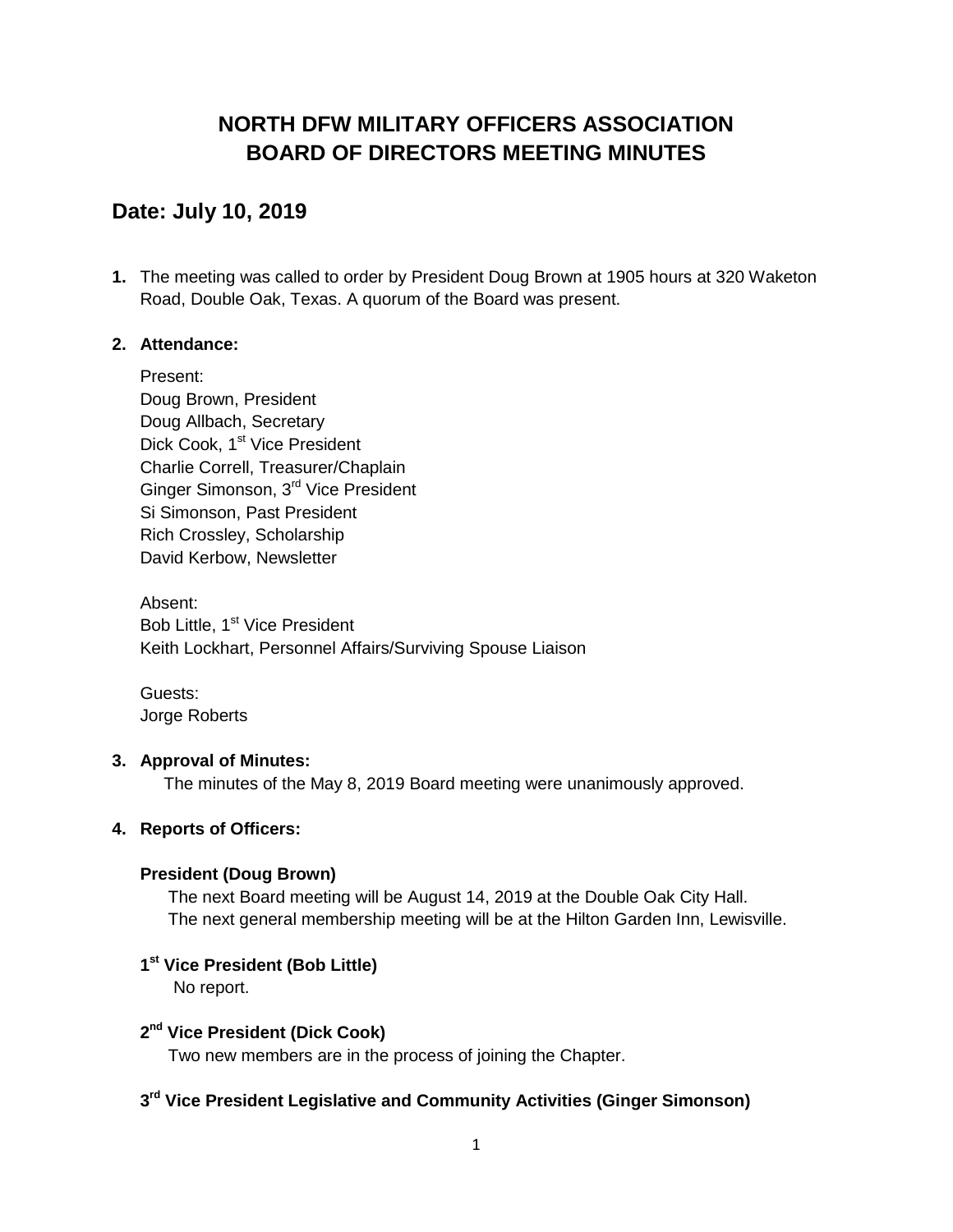The TCC met in Waco on May 17-18, 2019. The Council wanted to conduct teleconferences, but was concerned about the equipment's expense.

Sam Wilder, the Federal Legislative Liaison Officer, resigned and the Council is looking for a replacement. He had unsuccessfully advocated for property tax relief for disabled veterans.

Texas will be required by the Federal Government to have a statewide veteran suicide prevention plan. A draft plan must be completed by September 10<sup>th</sup>.

Heroes on the Water will offer a free kayaking and fishing program for veterans at Twin Coves Park in Flower Mound on July  $20<sup>th</sup>$  at 7:30 AM.

Ginger's application for an MOAA community grant to aid military sexual assault survivors has been granted. The required insurance application is being completed with the hope of starting the program in September. Clients are currently being recruited.

#### **Treasurer's Report (Charlie Correll)**

The Chapter checking account has \$12,398.00. The scholarship account has \$6,889.00. Total Chapter funds are \$19,287.00.

Scholarship students will e-mail the required information to Rich who will forward it to Charlie.

#### **Secretary's Report (Doug Allbach)**

Items have been sent to me at an outlook account. My correct e-mail is [dallbach@sbcglobal.net.](mailto:dallbach@sbcglobal.net)

#### **Reports of Committees:**

#### **Scholarship/ROTC/JROTC (Rich Crossley)**

No report.

#### **Newsletter Editor (Dick Cook)**

A test e-mail will be sent to members to ensure that the newsletter change over is operating properly.

#### **Public Relations (Vacant)**

No report.

# **Personal Affairs/Surviving Spouse Liaison (Keith Lockhart)**

No report.

**Historian (Vacant)** No report.

#### **Past President (Si Simonson)**